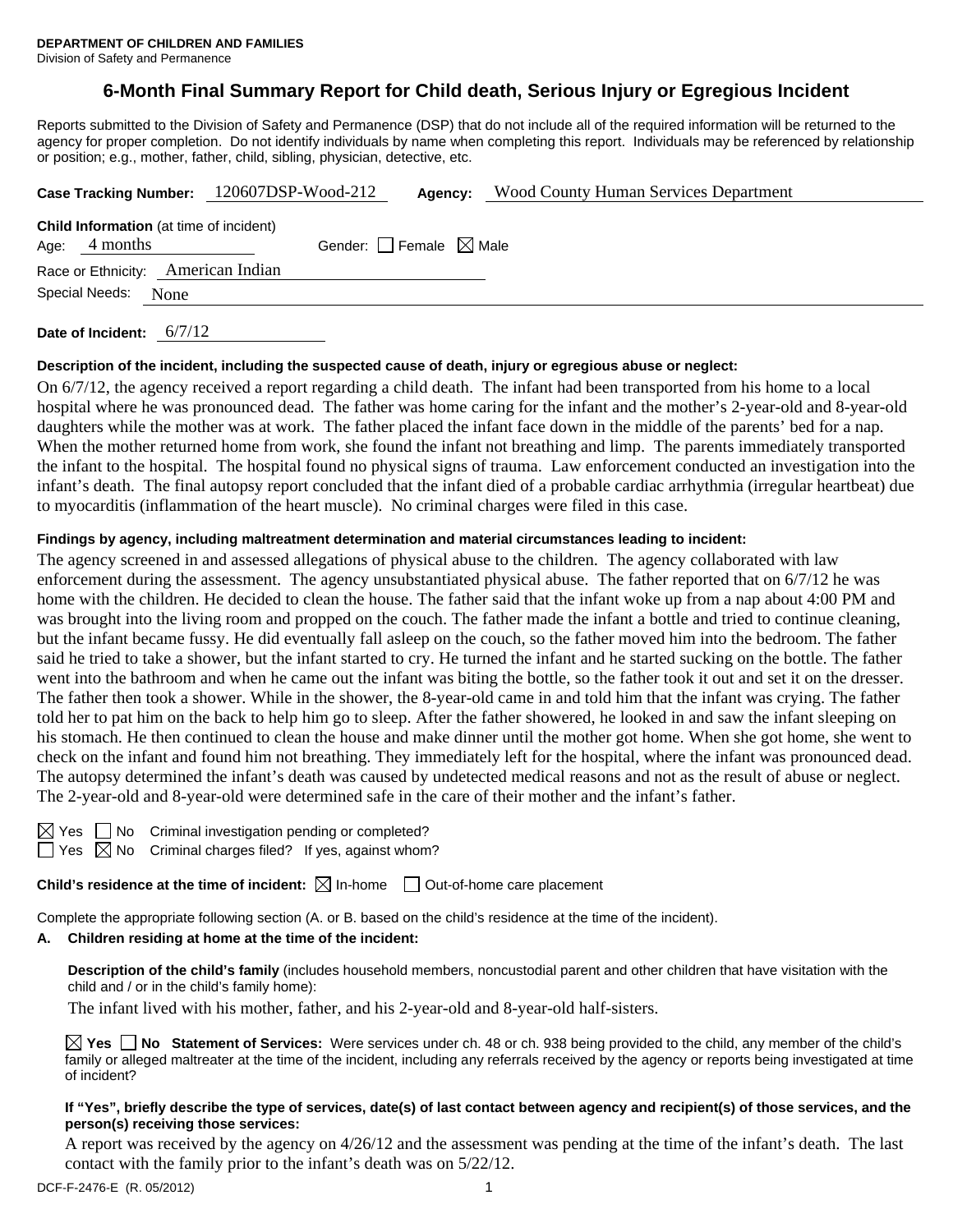**Summary of all involvement in services as adults under ch. 48 or ch. 938 by child's parents or alleged maltreater in the previous five years:** (Does not include the current incident.)

See below

**Summary of actions taken by the agency under ch. 48, including any investigation of a report or referrals to services involving the child, any member of the child's family living in this household and the child's parents and alleged maltreater.** (Does not include the current incident.)

(Note: Screened out reports listed in this section may include only the date of the report, screening decision, and if a referral to services occurred at Access. Reports that do not constitute a reasonable suspicion of maltreatment or a reason to believe that the child is threatened with harm are not required to be screened in for an initial assessment, and no further action is required by the agency.)

On 8/18/10, a report was screened out for No Threatened Harm or Maltreatment.

On 8/30/10, a Services Report was screened in due to supervision concerns for the now 8-year-old. The mother was connected with community services.

On 3/30/11, a Services Report regarding housing issues was screened out.

On 11/29/11, a Services Report regarding the mother often leaving the now 8-year-old with relatives was screened out.

On 4/26/12, a report was screened in for concerns of violence in the home and the mother's boyfriend leaving the children home alone. The assessment was pending at the time of the infant's death. The agency ultimately substantiated Neglect by the mother's boyfriend. The children were determined safe in the home.

### **Summary of any investigation involving the child, any member of the child's family and alleged maltreater conducted under ch. 48 or ch. 938 and any services provided to the child and child's family since the date of the incident:**

The agency screened in and assessed allegations of physical abuse to the children. The agency ultimately unsubstantiated physical abuse. The autopsy determined the infant's death was caused by undetected medical reasons and not as the result of abuse or neglect. The 2-year-old and 8-year-old were determined safe in the care of their mother and the infant's father. The family was offered referrals for grief services; however, the family declined services and the case was closed by the agency.

## **B. Children residing in out-of-home (OHC) placement at time of incident:**

## **Description of the OHC placement and basis for decision to place child there:**

N/A

# **Description of all other persons residing in the OHC placement home:**

N/A

**Licensing history:** Including type of license, duration of license, summary of any violations by licensee or an employee of licensee that constitutes a substantial failure to protect and promote the welfare of the child. N/A

## **Summary of any actions taken by agency in response to the incident:** (Check all that apply.)

| $\boxtimes$         | Screening of Access report                           |             | Attempted or successful reunification              |
|---------------------|------------------------------------------------------|-------------|----------------------------------------------------|
|                     | Protective plan implemented                          |             | Referral to services                               |
| $\boxtimes \square$ | Initial assessment conducted                         |             | Transportation assistance                          |
| $\Box$              | Safety plan implemented                              |             | Collaboration with law enforcement                 |
|                     | Temporary physical custody of child                  |             | Collaboration with medical professionals           |
| $\Box$              | Petitioned for court order / CHIPS (child in need of |             | Supervised visitation                              |
|                     | protection or services                               |             | Case remains open for services                     |
|                     | Placement into foster home                           |             | Case closed by agency                              |
|                     | Placement with relatives                             |             | Initiated efforts to address or enhance community  |
|                     | Ongoing Services case management                     |             | collaboration on CA/N cases                        |
|                     |                                                      | $\boxtimes$ | Other (describe): Collaboration with tribal agency |
|                     |                                                      |             |                                                    |

## **FOR DSP COMPLETION ONLY:**